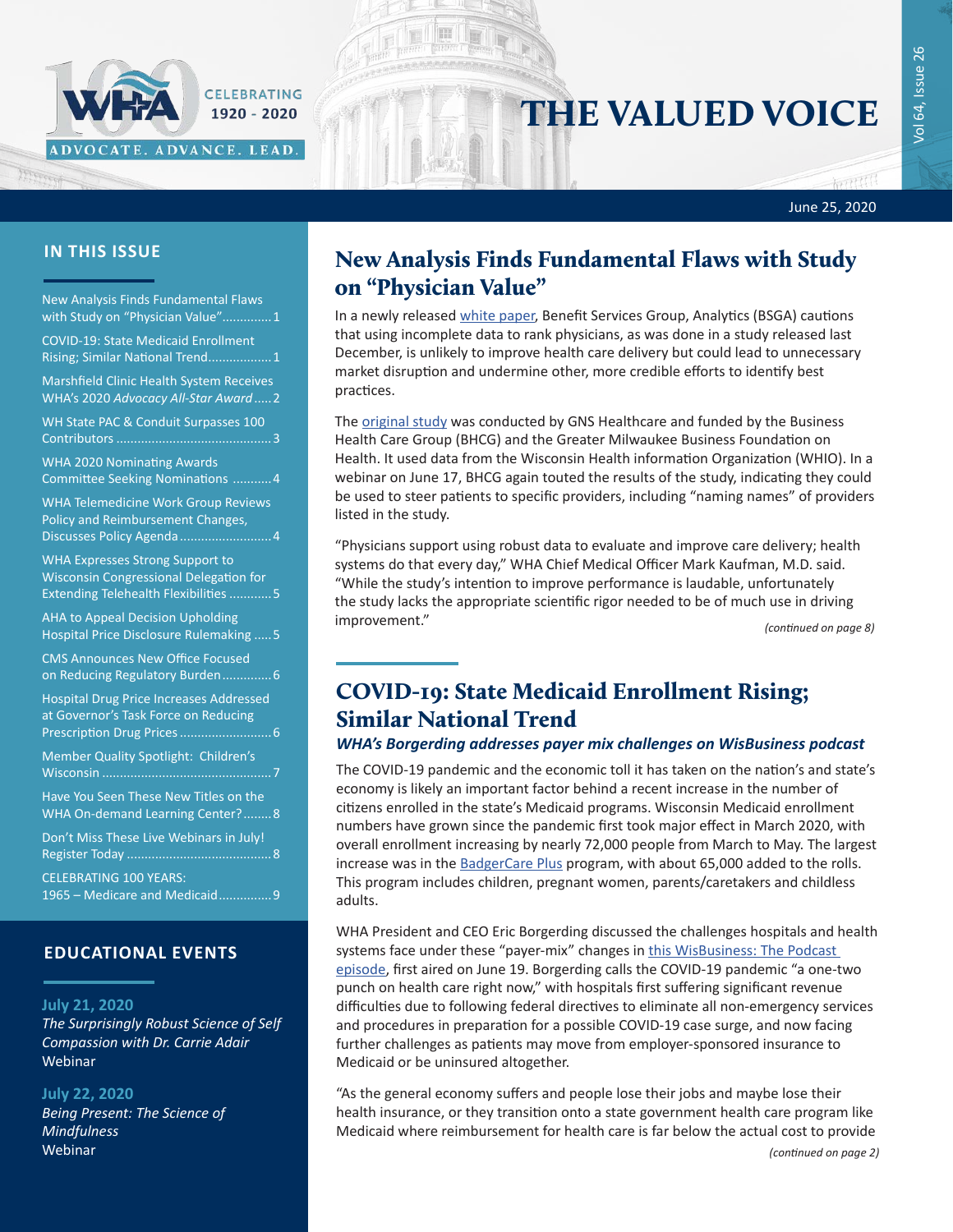## <span id="page-1-0"></span>*(COVID-19: State Medicaid Enrollment Rising; Similar National Trend . . . Continued from page 1)*

health care – that creates another financial pressure," Borgerding says on the podcast. "Payer mix is changing – it's shifting from commercial health insurance to either no insurance or government programs like Medicaid. Just at a time when health care is still reeling from the financial impacts of shutting down services during COVID, there's going to be this trailing financial impact."

As [this story](https://www.pewtrusts.org/en/research-and-analysis/blogs/stateline/2020/06/16/medicaid-rolls-surge-adding-to-budget-woes?) from the Pew Charitable Trusts points out, similar increases are occurring in Medicaid programs across the country. While Wisconsin's uninsured rate has historically been low – dropping from 11.3% in 2013 to 5.5% in 2018, which is the latest official data available – numerous studies examining the pandemic's potential effect on health insurance coverage consistently indicate that higher unemployment rates likely lead to increases in both Medicaid enrollments and in the number of uninsured. Various studies include research from the [Advisory Board](https://www.advisory.com/research/health-plan-advisory-council/members/expert-insights/2020/how-covid-19-will-impact-payer-enrollment-mix), a [health policy brief](https://www.rwjf.org/en/library/research/2020/05/how-the-covid-19-recession-could-affect-health-insurance-coverage.html?cid=xem_other_unpd_ini:quick%20strike_dte:20200504_des:quick%20strike) from the Robert Wood Johnson Foundation and the Urban Institute, and an early April 2020 [report](https://www.healthmanagement.com/wp-content/uploads/HMA-Estimates-of-COVID-Impact-on-Coverage-public-version-for-April-3-830-CT.pdf) from Health Management Associates.

# Marshfield Clinic Health System Receives WHA's 2020 *Advocacy All-Star Award*

The Marshfield Clinic Health System is the Wisconsin Hospital Association's 2020 *Advocacy All-Star Award* recipient – the most prestigious member advocacy honor WHA bestows. The annual award is for demonstrating exceptional dedication to grassroots advocacy in partnership with WHA. While the award is usually presented at WHA's Advocacy Day in front of more than 1,000 hospital and health system advocates, the COVID-19 pandemic resulted in the award being presented virtually on June 23.

"This really is a gratifying award to receive because of how much work our health system puts into advocacy, and how important those efforts are to our organization – but also to rural health, particularly," Marshfield Clinic Health System CEO Susan Turney, M.D. said when accepting the award on behalf of her system. "Now more than ever we see the essential role of government and how it plays such a big impact in health care, and we need a seat at the table. And we DO have that by working with WHA – you help us advance our message every day.

"So we are proud to be a member," Dr. Turney said. "And we are also very fortunate to work with such a strong, such an effective advocacy organization."

In presenting the award, WHA President and CEO Eric Borgerding cited Marshfield Clinic's long list of grassroots and policy development efforts in the past year. From providing key telehealth information to a packed State Capitol hearing room filled with legislators and staff that helped spur bipartisan passage of important telehealth state law improvements, to regular participation in WHA's HEAT roundtable events with local legislators, Marshfield Clinic is "always willing to collaborate with other WHA members and staff to move our collective advocacy agenda forward," Borgerding said.



*Presentation of WHA's 2020 Advocacy All-Star Award*

"The great partnership between WHA and Marshfield Clinic Health System is not just on behalf of our two organizations," Borgerding said, "but truly a partnership that speaks for and represents all of Wisconsin's hospitals and health systems. For that, all of our members are grateful for the work that you've done."

The system is heavily involved in various WHA workgroups and councils that help advance sound health care public policy, including the Public Policy Council, Physician Leaders Council and WHA's Medicaid, telehealth and post-acute care work groups. Dr. Turney also serves on the WHA Board of Directors, which helps shape WHA's advocacy goals throughout the year.

"At Marshfield Clinic Health System, we have really made concerted efforts over the past several years to build our advocacy efforts in government relations," Dr. Turney said. "We are desperate for policies that can make delivering high-quality care in small communities sustainable. And I know that the effective advocacy efforts that you all have made will continue to create meaningful progress.

"I really want to thank you on behalf of Marshfield Clinic Health System – I'm honored to accept this award for the team," Dr. Turney said.

You can view the award presentation [here](https://vimeo.com/432593682/b3281b3916).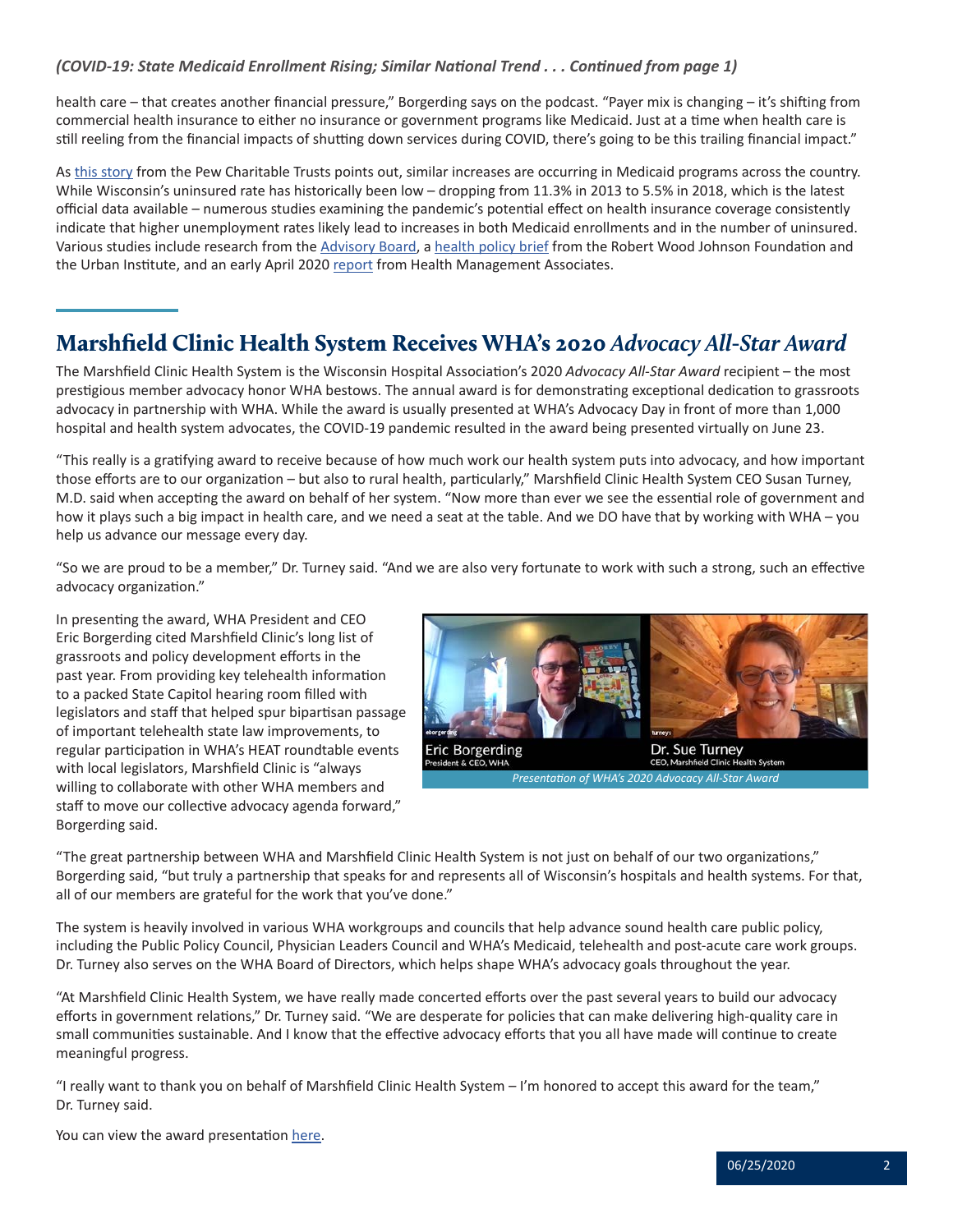# <span id="page-2-0"></span>Wisconsin Hospitals State PAC & Conduit Surpasses 100 Contributors

## *See the 2020 Contributor List*

Wisconsin Hospitals State PAC & Conduit continues its fundraising campaign as the summer political season officially kicks off. As of June 25, the Wisconsin Hospitals State PAC & Conduit has raised \$159,019 from 101 individuals. That is an average of over \$6,116 contributed each week with an average contribution per individual of \$1,574.



The Wisconsin Hospitals State PAC & Conduit supports candidates who understand the important role Wisconsin hospitals and health systems have, both as leaders in care delivery and as essential employers within the communities they serve.

"Joining together and contributing to candidates through the Wisconsin Hospitals State PAC & Conduit shows strong grassroots unity," WHA Vice President of Advocacy Kari Hofer said. "Contributors giving through the PAC, Conduit or both programs amplify hospitals' voices during this important election season."

Supporters of the Wisconsin Hospitals State PAC & Conduit 2020 campaign can contribute to the PAC, the Conduit or both *online* [here.](https://whconduit.com/)



See the full 2020 Contributor list on page 10 to see who made the list.

To make sure your name is on future contributor lists, make your personal contribution today at [www.whconduit.com](https://whconduit.com/) or by contacting [Kari Hofer](mailto:khofer@wha.org) at 608-268-1816 or [Nora Statsick](mailto:nstatsick@wha.org) at 608-239-4535.

## *Reminder: June 30 Disbursement Deadline*

Individuals who participate in the Wisconsin Hospitals Conduit, where funds are directed to the candidates of the individual's choosing, are reminded of an important June 30 fundraising deadline for political campaigns. The June 30 deadline is a reporting deadline and an early show of support for candidates.

**As individuals receive requests for campaign support from candidates for state office, remember your Wisconsin Hospitals Conduit funds can be used when making a contribution.** To check your conduit balance or inquire about contribution opportunities, contact Nora Statsick at 608-239-4535.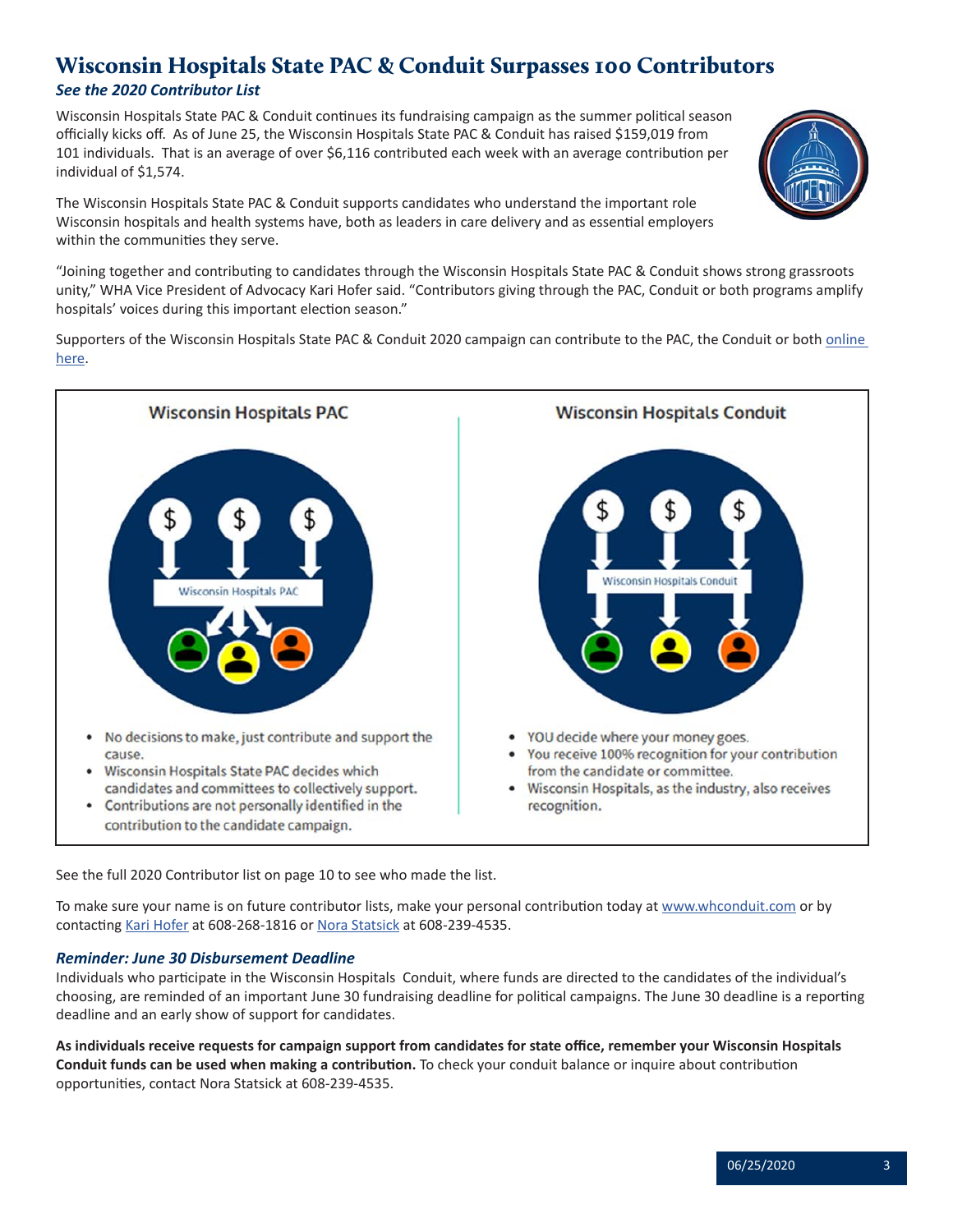# <span id="page-3-0"></span>WHA 2020 Nominating Awards Committee Seeking Nominations

Nominations are now being accepted for WHA's annual Distinguished Service Award and Trustee Award. These important awards recognize those who display leadership, dedication and professionalism to their community or the Association.

You may know someone in your region, in your hospital or on your board of directors who deserves such an honor. You now have an opportunity to nominate them for one of these annual awards:

- **• Distinguished Service Award** presented to a senior health care executive who has made an exemplary commitment to WHA, his/her hospital, and the communities he/she serves.
- **• Trustee Award** honors a trustee of a WHA member organization who has made an exemplary commitment to his/her community and to the organization on whose board he/she serves.

Administrators, trustees, senior managers, nurse leaders, volunteers and others are encouraged to review the criteria for the awards and consider nominating someone to receive one of these honors. Information on these two awards can be found on the WHA [website.](https://www.wha.org/AboutWHA/WHA-Awards)

The Nominating Committee will also make recommendations on new WHA Board members. WHA members interested in being considered for, or wish to submit a candidate for, an At-Large WHA Board seat or the Chair-Elect position should contact WHA President [Eric Borgerding](mailto:eborgerding@wha.org).

Please submit nominations for both the awards and WHA Board of Directors no later than Thursday, August 20.

# WHA Telemedicine Work Group Reviews Policy and Reimbursement Changes, Discusses Policy Agenda

The COVID-19 pandemic spurred rapid implementation of major reimbursement changes for telehealth services, responding to the need to provide patients with services other than traditional face-to-face care. In what would normally take months or even years, changes in Medicare and [Medicaid](https://www.forwardhealth.wi.gov/kw/pdf/2020-15.pdf) coverage and reimbursement were accomplished in a matter of weeks. At its virtual meeting on June 22, WHA's Telemedicine Work Group discussed the impact these changes have had on patient care, and patient and provider satisfaction with telehealth as a mode of providing health care. The work group also discussed the need to push for making many of these changes permanent.

Work group members reported that since the expansion of telehealth, patient satisfaction scores are some of the highest they have ever seen. Provider satisfaction with telehealth is also very high. Some providers report that patients feel more comfortable receiving health care in their home environment, which increases the patient's openness with their providers. This is especially true for patients receiving behavioral health services.

Another major advantage is patient convenience. Patients who face transportation barriers can more easily access health care services via telehealth. Telehealth services also eliminate inconveniences children with special needs experience, as they often travel to a clinic in special vehicles or with durable medical equipment. Patients who live in areas with poor broadband coverage have gained better access to health care due to reimbursement of audio-only health care services.

Key advocacy focus areas for WHA will include working with the state's Department of Health Services as it begins the process of drafting administrative rules outlining Medicaid coverage of telehealth, as authorized in [2019 Wisconsin Act 56](https://docs.legis.wisconsin.gov/2019/related/acts/56), a WHA-backed law that expanded Medicaid coverage for telehealth. On the federal level, in light of CMS Administrator Seema Verma's [recent](https://www.wha.org/MediaRoom/WHANewsletter/2020/06-11-2020/3)  [statement](https://www.wha.org/MediaRoom/WHANewsletter/2020/06-11-2020/3) that she "can't imagine going back" to pre-COVID Medicare telehealth coverage, WHA will be working closely with Wisconsin's congressional delegation to advocate for the necessary legislative and regulatory changes to make these policies permanent.

The Telemedicine Work Group will meet again in August. For further information on the work group, contact WHA's [Laura Rose](mailto:lrose@wha.org), [Jon Hoelter](mailto:jhoelter@wha.org), or [Matthew Stanford](mailto:mstanford@wha.org).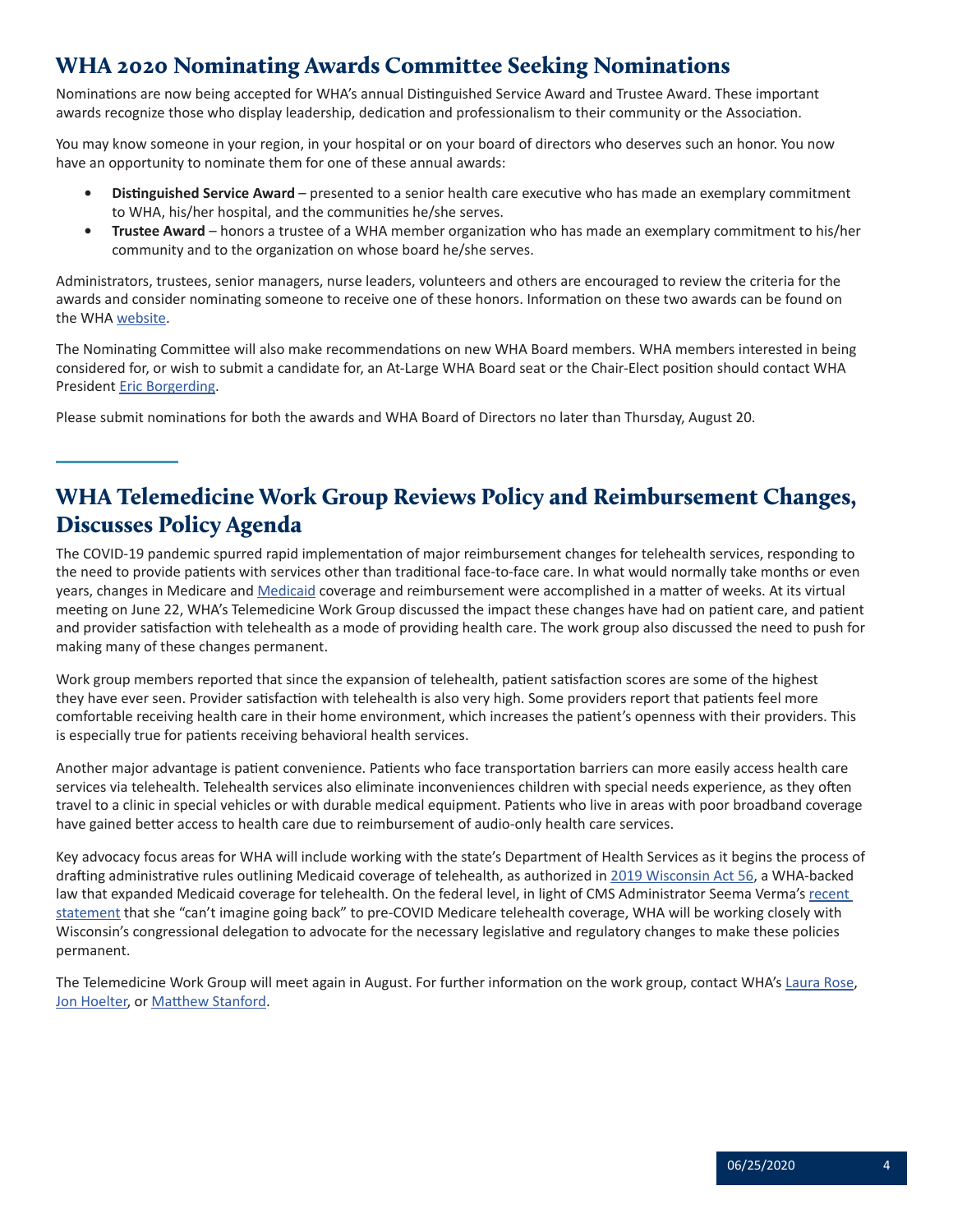# <span id="page-4-0"></span>WHA Expresses Strong Support to Wisconsin Congressional Delegation for Extending Telehealth Flexibilities

![](_page_4_Picture_1.jpeg)

WHA President and CEO Eric Borgerding expressed WHA's strong support of extending key federal telehealth flexibilities under Medicare in a [June 25 letter](https://www.wha.org/LetterReTelehealthExtensions) to Wisconsin's congressional delegation.

While the Trump administration is expected to extend emergency declarations to allow the expanded use of telehealth, there remains uncertainty as to how long these [flexibilities](https://www.wha.org/FactSheetonTelehealth) will last and whether they may go away after emergency declarations expire. Borgerding noted that among the chief provisions in need of permanent extensions are the elimination of geographic and site restrictions.

"This pandemic has been a proof of concept of sorts as it has allowed us to unleash telehealth's true potential by allowing health care professionals to reach

patients in their own home, regardless of whether they are in a rural or urban area," Borgerding said. "We have numerous stories of how this has at times led to even more successful encounters than prior in-person visits."

The letter further lists a number of additional priorities from members of WHA's Telemedicine Work Group, which has spent the last four years exploring how telehealth can improve access, enhance outcomes and reduce costs in health care. Among the additional recommendations: asking Congress and HHS to maintain the expanded list of services covered under Medicare, preserving the expanded list of additional practitioners able to provide those services, and continuing the additional allowable sites of Rural Health Centers and Federally Qualified Health Centers that help expand care to rural and underserved communities.

While acknowledging that audio-only telehealth may not be appropriate in all circumstances, Borgerding cautioned Congress and the Trump administration against arbitrarily restricting audio-only services. He noted reports from WHA's Telemedicine Work Group members that many areas of the state do not have proper broadband infrastructure to support video services, that some patients may lack the technology or know-how to handle video platforms, and that some patient visits have been more successful via audio as those patients have been more at ease on the phone rather than a video chat. Borgerding also encouraged telehealth to be treated the same as in-person services under Medicare, encouraging the federal government to continue paying the same rate for telehealth as it pays for in-person services, and noting that Wisconsin Medicare providers typically already are reimbursed at only 73% of what it costs them to treat Medicare patients.

WHA also encouraged Congress to work with commercial health plans to explore ways to maintain commercial coverage of telehealth, noting that Wisconsin hospitals and health systems are reporting uncertainty about whether commercial plans will cease existing coverage of many telehealth services once the public health emergency ends. Reimbursement under commercial plans has helped make certain telehealth services financially viable that otherwise may not have been if covered only under Medicare and Medicaid.

For more information, contact WHA Director of Federal & State Relations [Jon Hoelter](mailto:jhoelter@wha.org).

# AHA to Appeal Decision Upholding Hospital Price Disclosure Rulemaking

A federal judge in the U.S. District Court for the District of Columbia on June 23 dismissed a lawsuit brought by the American Hospital Association (AHA) seeking to overturn an HHS rule mandating that hospitals publish their privately negotiated prices with commercial health insurers beginning on January 1, 2021. AHA plans to appeal the judge's decision on an expedited basis.

AHA's lawsuit was supported by amicus briefs from 37 state hospital associations, including WHA, as well as the U.S. Chamber of Commerce (see March 5, 2020 *[The Valued Voice](https://www.wha.org/MediaRoom/WHANewsletter/2020/03-05-2020/WHA-and-U-S-Chamber-of-Commerce-File-Amicus-Briefs)*). Together, all argued to the District Court that the rule exceeds CMS' rulemaking authority, is excessively onerous and burdensome, and will not achieve the stated purpose of the rule.

"The rule imposes these burdens for no useful reason; the disclosures will neither provide patients with any useful information nor serve CMS' purpose of lowering heath care costs," stated the U.S. Chamber of Commerce in its brief to the court. "Rather than imposing these burdens on hospitals, CMS would have better served its interests if it had instead promoted private-sector solutions for the price transparency issue."

"We are disappointed in today's decision in favor of the administration's flawed proposal to mandate disclosure of privately negotiated rates," AHA General Counsel Melinda Hatton said. "The proposal does nothing to help patients understand their

*(continued on page 6)*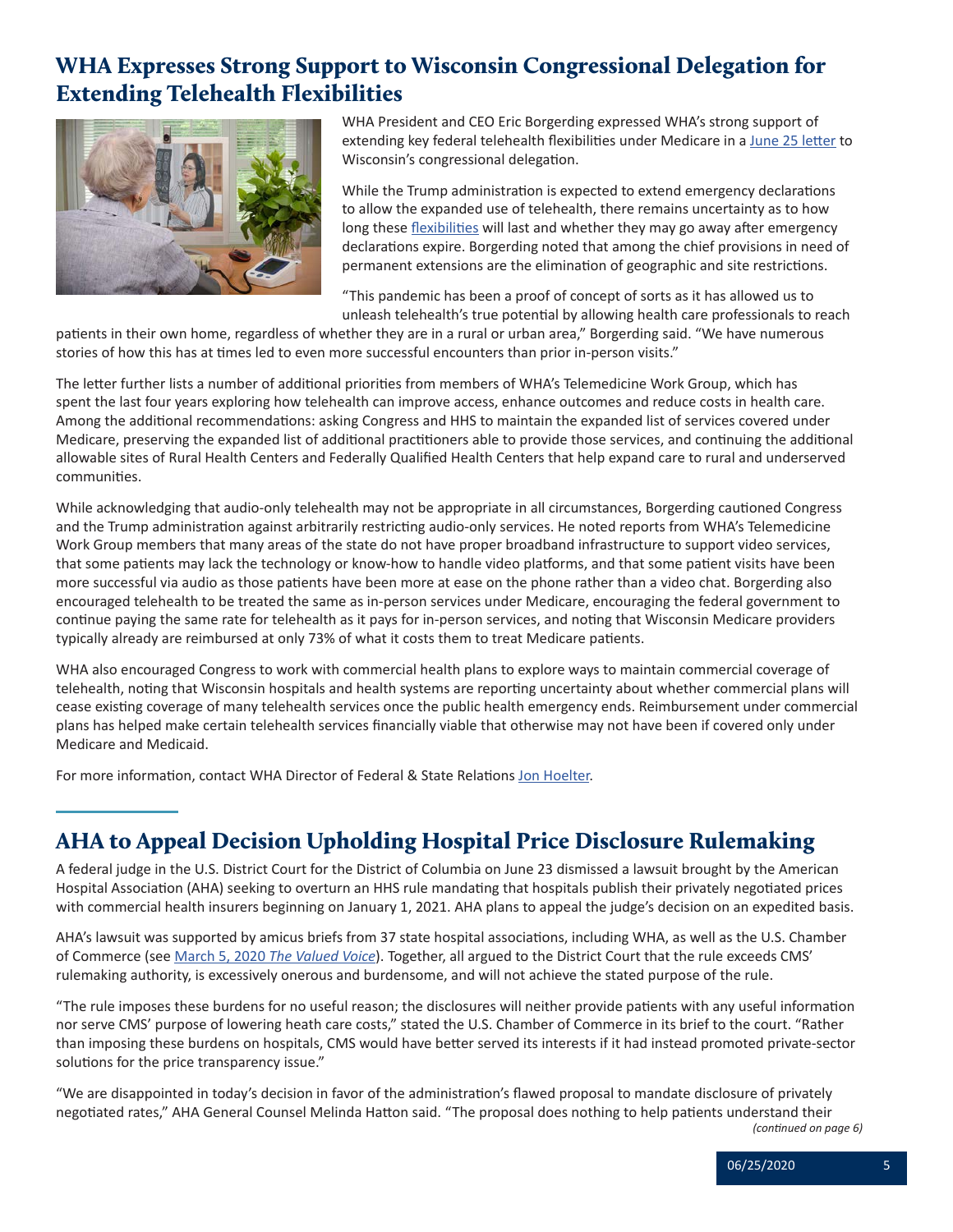### <span id="page-5-0"></span>*(AHA to Appeal Decision Upholding Hospital Price Disclosure Rulemaking . . . continued from page 5)*

out-of-pocket costs. It also imposes significant burdens on hospitals at a time when resources are stretched thin and need to be devoted to patient care. Hospitals and health systems have consistently supported efforts to provide patients with information about the costs of their medical care. This is not the right way to achieve this important goal.

"Today's decision was also premised on the erroneous conclusion that the 'standard charges' referenced in current [statute] can be interpreted to include rates negotiated with third-party payers," Hatton said. "While the Court ruled that this was a close call, that conclusion clearly does not reflect the experience of hospitals and health care systems."

As a result of the judge's ruling, the effective date of the rule requiring hospitals to publish their negotiated prices currently remains January 1, 2021. AHA has said it will appeal the decision to the D.C. Circuit Court of Appeals and is expected to seek a temporary injunction delaying the January 2021 effective date pending the appeal.

Contact WHA General Counsel [Matthew Stanford](mailto:mstanford@wha.org) if you have any questions regarding this litigation and the rule.

# CMS Announces New Office Focused on Reducing Regulatory Burden

The U.S. Centers for Medicare & Medicaid Services (CMS) [announced on June 23](https://www.cms.gov/newsroom/press-releases/cms-unveils-major-organizational-change-reduce-provider-and-clinician-burden-and-improve-patient) the creation of a new Office of Burden Reduction and Health Informatics, with a stated goal to "permanently embed a culture of burden reduction across all platforms of CMS agency operations."

![](_page_5_Picture_7.jpeg)

"The Office of Burden Reduction and Health Informatics will ensure the agency's commitment to reduce administrative costs and enact meaningful and lasting change in our nation's health care system," said CMS Administrator Seema Verma. "Specifically, the work of this new office will be targeted to help reduce unnecessary burden, increase efficiencies, continue administrative simplification, increase the use of health informatics, and improve the beneficiary experience."

Last year, [WHA recommended several reforms](https://www.wha.org/MediaRoom/WHANewsletter/2019/02-05-2019/WHA-RECOMMENDS-TO-HHS-REFORMS-TO-REDUCE-EHR-DOCUME) to the U.S. Department of Health & Human Services (HHS) to reduce electronic health record (EHR) documentation burdens as HHS developed a strategic plan to reduce regulatory and administrative burden relating to the use of health IT and EHRs. In February, HHS released the final version of its *[Strategy on Reducing Regulatory](https://www.healthit.gov/sites/default/files/page/2020-02/BurdenReport_0.pdf)  [and Administrative Burden Relating to the Use of Health IT and EHRs](https://www.healthit.gov/sites/default/files/page/2020-02/BurdenReport_0.pdf)*. CMS' June 23 announcement builds upon some of the recommendations in its February strategic plan.

According to CMS' press release, following the 2017 launch of its Patients over Paperwork Initiative focused on reducing unnecessary regulatory burden on health care providers, CMS' burden reduction efforts are expected to save providers and clinicians \$6.6 billion and 42 million unnecessary burden hours through 2021.

CMS states the new Office of Burden Reduction and Health Informatics will "take a proactive approach to reducing burden, carefully considering the impact of new regulations on health care system operations," and will "work with the broader health care community to continue to make key administrative processes increasingly more efficient."

# Hospital Drug Price Increases Addressed at Governor's Task Force on Reducing Prescription Drug Prices

![](_page_5_Picture_13.jpeg)

The Governor's Task Force on Reducing Prescription Drug Prices met virtually June 18, hearing from both the American Hospital Association (AHA) and Door County Medical Center. In January 2019, the American Hospital Association issued a report, "Recent Trends in Hospital Drug Spending and Manufacturer Shortages." Mark Howell and Aaron Wosolewski of AHA presented the highlights of the report to the task force along with several recommendations to impact the high cost of pharmaceuticals. The 2019 report updates a 2016 report which was prepared for AHA by the National Opinion Research Center at the University of Chicago, which found *(continued on page 11)*

06/25/2020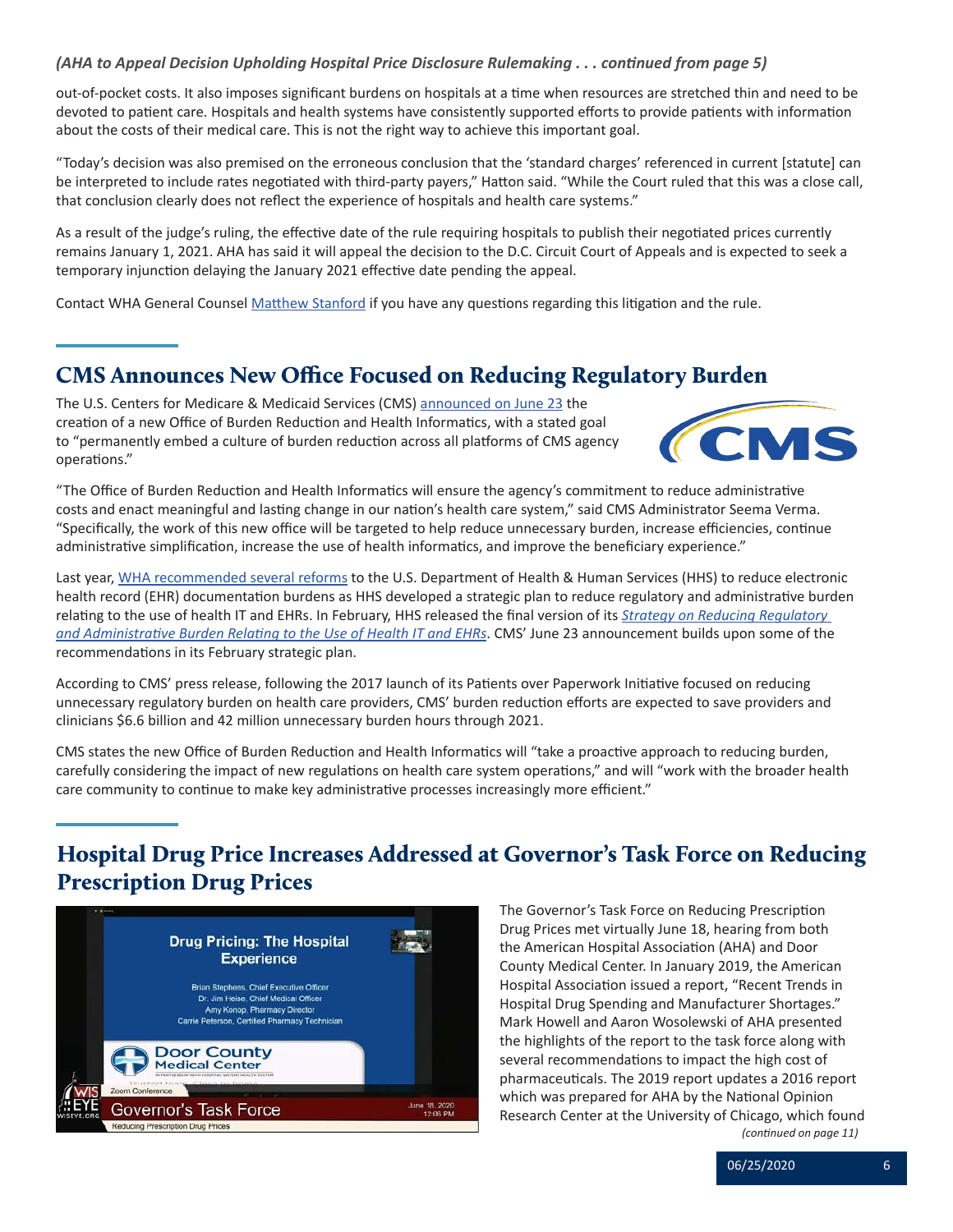## <span id="page-6-0"></span>Member Quality Spotlight: Children's Wisconsin *Promoting medication safety*

*Special Note: Many WHA members proud of their quality improvement efforts had prepared special poster presentations that were to be displayed in the Capitol Rotunda during WHA's Advocacy Day 2020, which was cancelled due to the COVID-19 pandemic. WHA is pleased to highlight these efforts in today's and future editions of* The Valued Voice.

| Introduction<br>. Having an accurate home<br>medication for at hospitalization.<br>increases patient safety, reduces<br>waste associated with changing<br>orders after ordering, and improves                                                                                                                                                                                                                                                                                                                                                                                                                                                                                        | <b>Alm</b><br>Increase the percent of complete medication entries on<br>the home medication list in the EHR of the time of<br>deciding to order/hol order medications from a median of<br>69% to 90% by December 31, 2019.                                                                                                                                                                                                                                                                                                                                                                                                                                                                                                                                                                                                                                                                                                                   | <b>Methods</b><br>· A current state assessment documented<br>the admission process for both nurses and<br>providers.<br>A group of providers, nurses, pharmacists<br>and support staff analyzed this process.                                                                                                                                                                                                                                                                                                                                                                                                                                                                                                                                                                                                                                                                                                  |
|--------------------------------------------------------------------------------------------------------------------------------------------------------------------------------------------------------------------------------------------------------------------------------------------------------------------------------------------------------------------------------------------------------------------------------------------------------------------------------------------------------------------------------------------------------------------------------------------------------------------------------------------------------------------------------------|----------------------------------------------------------------------------------------------------------------------------------------------------------------------------------------------------------------------------------------------------------------------------------------------------------------------------------------------------------------------------------------------------------------------------------------------------------------------------------------------------------------------------------------------------------------------------------------------------------------------------------------------------------------------------------------------------------------------------------------------------------------------------------------------------------------------------------------------------------------------------------------------------------------------------------------------|----------------------------------------------------------------------------------------------------------------------------------------------------------------------------------------------------------------------------------------------------------------------------------------------------------------------------------------------------------------------------------------------------------------------------------------------------------------------------------------------------------------------------------------------------------------------------------------------------------------------------------------------------------------------------------------------------------------------------------------------------------------------------------------------------------------------------------------------------------------------------------------------------------------|
| efficiency of discharge ordering.<br>Children's Wisconsin (CW) is a 306<br>bed, quatemary pediatric hospital<br>with an average annual volume of<br>22.000 patients<br>Since the initiation of the National<br>Patient Safety Goal for medication<br>reconcliation. CW nunes obhained<br>home medication information from<br>the potlent/family and updated the<br>list in the electronic health record<br>(SHR)<br>Providers reviewed the lsf, obhained<br>additional information and ordered<br>medications for the hospital stay.<br>Documentation showed that this<br>process was completed on most<br>potients, but the accuracy of the<br>medications lists was less than 70%. | Definitions/Measures<br>A complete medication entry is defined as a medication<br>that the pottent is expected to be taking and includes all<br>at the following: Medication Name. Formulation, Dase.<br>Route, Trequency, Scheduled dosing times and Date/time<br>of last dose.<br>· To measure the percent of complete med entries,<br>independent pharmocists performed avails of the home<br>med lst through discussions with the patient/family, review<br>of the EHR and discussions with the clinical fears. The<br>rumerator is the number of complete med entries. The<br>denominator is incomplete med entitles . med entries that<br>the off no ediploping to the thin + tal ert no ed ton bluoris<br>but ore not.<br>· Additional measures included the percent of home<br>medication orden placed that needed to be changed by<br>pharmacy and the percent of patients whose home<br>medication lists were updated by pharmacy. | designed a future state, and then tested<br>the future state process through iterative<br><b>PDSA</b> cycles<br>. The fable below summarizes the cycles<br>completed.<br><b>OSA</b><br>PA obtains home med for on piger.<br>÷<br>Arthur Anderson State<br>×<br>Philadelphia Internal and list and<br>di sono<br>enters/confident DVA NWH<br>as list was<br>patient/family to confirm.<br>Deduced phone and updates home med full. 2 week<br>٠<br>for all admissions to one unit.<br>Emingency Department (CD) phonourint<br>٠<br>7 aprol<br>gebore hame med let for CO samples<br>Phoer pharmacrists do med het codering for<br>new admissions during ting.<br>All floor pharmacists spillet home med lists 2 am<br>for nine admission during the day. Deducted<br>pharmacist helps copport.<br>3 dedicated pharmacy personnel provide 17<br>Neuro of home meditor systemy systematy<br>$\mathbf{r}$<br>skówi. |
| markrating life.                                                                                                                                                                                                                                                                                                                                                                                                                                                                                                                                                                                                                                                                     | sultainability stage of our project. Following implementation of the proven workflow, we have surpossed the goal and achieved 98% cornolete and accurate home<br>a 1 % of polaris with a plus<br>and traditional students are done of an<br>a Lee                                                                                                                                                                                                                                                                                                                                                                                                                                                                                                                                                                                                                                                                                            |                                                                                                                                                                                                                                                                                                                                                                                                                                                                                                                                                                                                                                                                                                                                                                                                                                                                                                                |
| ,,,,,,,,,,,                                                                                                                                                                                                                                                                                                                                                                                                                                                                                                                                                                                                                                                                          |                                                                                                                                                                                                                                                                                                                                                                                                                                                                                                                                                                                                                                                                                                                                                                                                                                                                                                                                              | H H H H H H                                                                                                                                                                                                                                                                                                                                                                                                                                                                                                                                                                                                                                                                                                                                                                                                                                                                                                    |
| ×<br>Vw.                                                                                                                                                                                                                                                                                                                                                                                                                                                                                                                                                                                                                                                                             | DATES:<br><b>CHE</b><br>14.756<br>$\sim$<br>1.79<br>TO THE RESIDENCE OF CONTRACTOR CONTRACTOR CONTRACTORS OF THE CONTRACTOR CONTRACTOR<br>$\overline{\phantom{a}}$<br><b>Sent</b><br><b>Side</b>                                                                                                                                                                                                                                                                                                                                                                                                                                                                                                                                                                                                                                                                                                                                             | Total Market                                                                                                                                                                                                                                                                                                                                                                                                                                                                                                                                                                                                                                                                                                                                                                                                                                                                                                   |
| <b>Lessons Learned</b><br>the EHR and sustained results.<br>. Initiating medication reconciliation prior to admission (i.e. in the emergency<br>. Accurate home medication list at the time of ordering/not ordering<br>system and significantly improved the discharge medication reconcilation<br>process and the after visit summary.                                                                                                                                                                                                                                                                                                                                             | Pharmacy involvement improves the completeness of home medication lists in<br>department or day surgery) results in the greatest efficiency and effectiveness.<br>medications improved patient safety, eliminated waste in the medication use.                                                                                                                                                                                                                                                                                                                                                                                                                                                                                                                                                                                                                                                                                               | Acknowledgements<br>We would like to acknowledge the large, multidisciplinary<br>clinical and support team including medical and surgical<br>provideni, nutsing staff and leadership, pediatric residents,<br>pharmacists, pharmacy leadership, a parent from our<br>Family Advisory Council, Information Management<br>Services. Provider Services. Pattent Safety, and<br>Performance improvement.<br>hildren's                                                                                                                                                                                                                                                                                                                                                                                                                                                                                              |

in a 98.5% reduction in the number of hospital home medication orders requiring interventions, 90% of discharge medication lists being accurate, and 90% of after-visit summaries being clear and without confusing information.

In the ambulatory clinics, targeted one-on-one training/coaching for RNs and MAs resulted in 80% of patients having all the medications listed on the home medication list and 90% of the medications managed by the clinic being complete and accurate. Children's Wisconsin is currently going systematically through each of the ambulatory clinics to provide the training/coaching.

Accurate medication information is essential to providing safe and effective care. It can be challenging to determine what medications a patient takes at home and ensure an upto-date list is kept in the electronic health record. Hospitals have integrated pharmacy into the admission medication reconciliation process in emergency department and preoperative phone calls. A comprehensive approach for all hospitalizations is often lacking. Limited literature is available regarding solutions for ambulatory clinics.

A large multidisciplinary clinical and support team was involved in this project, including medical and surgical providers, nursing staff, pediatric residents, pharmacists, pharmacy leadership, a parent, Information Management Systems, Provider Services, Patient Safety and Performance Improvement.

Pharmacy was integrated into the admission medication reconciliation process by completing medication histories on patients being hospitalized through the emergency room or pre-operative areas and throughout the hospital to reach the remaining patients. Pharmacy completes medication histories on >90% of all hospitalized patients resulting in the home medication

list being 98% accurate. This change also resulted

#### **Reaction from Local State Legislators:**

*"Children's Wisconsin has demonstrated another successful way that team-based care can be deployed to tackle the challenge of medication safety. It is a tribute to the culture of collaboration that Wisconsin's highquality health care is* 

![](_page_6_Picture_11.jpeg)

*known for, ensuring Wisconsin can maintain our ranking as one of the best states in the country to receive health care."* 

– State Senator Dale Kooyenga (R-Brookfield)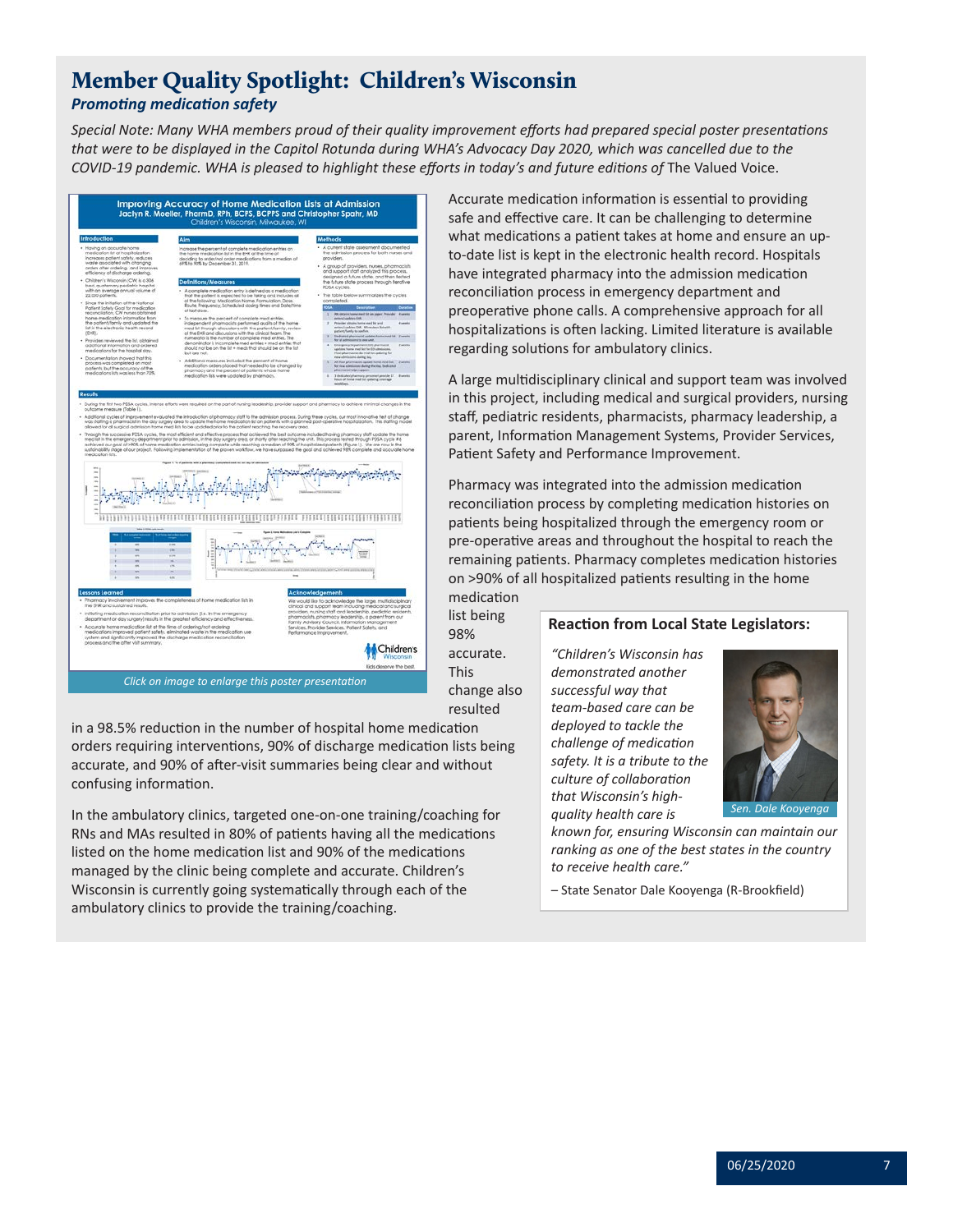# <span id="page-7-0"></span>Have You Seen These New Titles on the WHA On-demand Learning Center?

WHA's [On-demand Learning Center](https://www.wha.org/On-demandLearning) has some new learning opportunities for you! Some new titles are:

- Insights from the Frontlines: Caring for the Caregiver During COVID-19
- Resiliency Series: Psychological Safety The Predictive Power of Feeling Supported When Things Go Wrong
- Will There be a Doctor in the House? Physician Supply, Demand and Staffing During and Post-COVID-19

The On-demand Learning Center offers timely, relevant, informative and educational learning that is available to you 24/7. You can access it whenever and from wherever you choose. If you have questions about the On-demand Learning Center, please direct them to WHA's Education department at [education@wha.org](mailto:education@wha.org).

# Don't Miss These Live Webinars in July! Register Today

### **[Does Your Strategy Pass the Stress Test?](https://www.whareg4.org/StressTest2020/) July 9/1-2 p.m.**

Hospitals have long been known for their strength and stability as pillars of our communities. In times of tremendous change, this strength takes on a whole new meaning, especially when it comes to getting the "right" things done. Is your strategy stress proof? Are you laser-focused on the right things for communities, patients, employees and others? This session will assist you in taking a closer look at your strategy to identify the critical few priorities for a stress-proof approach. **Intended Audience:** All in a leadership position, including Board of Directors.

### **[The Calm Person in the Boat: Leveraging Emotional Intelligence during COVID-19](https://www.whareg4.org/LeveragingEI2020/) July 23/1-2 p.m.**

Fear can get in the way of our ability to think clearly, make good decisions and work effectively as a team. And yet this is exactly what we need to do right now to successfully navigate this crisis. Your team requires emotional intelligence-based tools to manage their brains and behavior under pressure so they can remain calm and form the kind of response your organization needs today. **Intended Audience:** All management staff, including human resources.

### **[Will There be a Doctor in the House? Physician Supply, Demand and Staffing in the Era of COVID-19](https://www.whareg4.org/DoctorInHouse2020/) July 28/1-2 p.m.**

The COVID-19 pandemic has profoundly altered the health care industry and virtually every other aspect of the economy and of life in the United States. And yet, many of the underlying dynamics fundamental to health care remain. One of these is the timehonored fact that health care is provided by people, for people. The emergence of COVID-19 has not altered this fact, it has only made it more apparent. In this presentation, executives with the nation's leading physician search and consulting firm review the emerging methods that hospitals, medical groups and other health care facilities are using to retain and recruit medical staff during the COVID-19 pandemic. The program includes original data from a physician survey conducted by Merritt Hawkins in collaboration with The Physicians Foundation that tracks how physicians are being affected by and are responding to COVID-19. **Intended Audience:** Hospital CEOs, CFOs, medical directors, physicians, recruiters, medical liaison officers and trustees

For questions on these or any of WHA's educational offerings, contact us at [education@wha.org](mailto:education@wha.org).

*(New Analysis Finds Fundamental Flaws with Study on "Physician Value" . . . continued from page 1)*

Importantly, Wisconsin is unique in that much of the care in the state is provided through integrated systems. This means that the primary care physician is part of an overall team that helps manage care for a patient. In ignoring that, the study could result in worse outcomes, fragmented care, and have the exact opposite effect of what is intended.

The BSGA white paper was partially funded by the Healthy Wisconsin Alliance, Inc., an advocacy organization that informs the public about health care issues, attitudes and trends in Wisconsin and is affiliated with the Wisconsin Hospital Association.

If you have any questions, contact [Dr. Kaufman](mailto:mkaufman@wha.org) or WHA Senior Vice President of Public Policy [Joanne Alig](mailto:jalig@wha.org).

BSGA found several shortcomings in the study, including that it used only one year's worth of data, which BSGA indicates is too short for credible analysis as most analyses use three to five years' worth of claims data. The study excludes half of the state's primary care providers, especially new physicians who have received the most current training from medical schools. The study also excludes 90% of the medical utilization provided by health systems.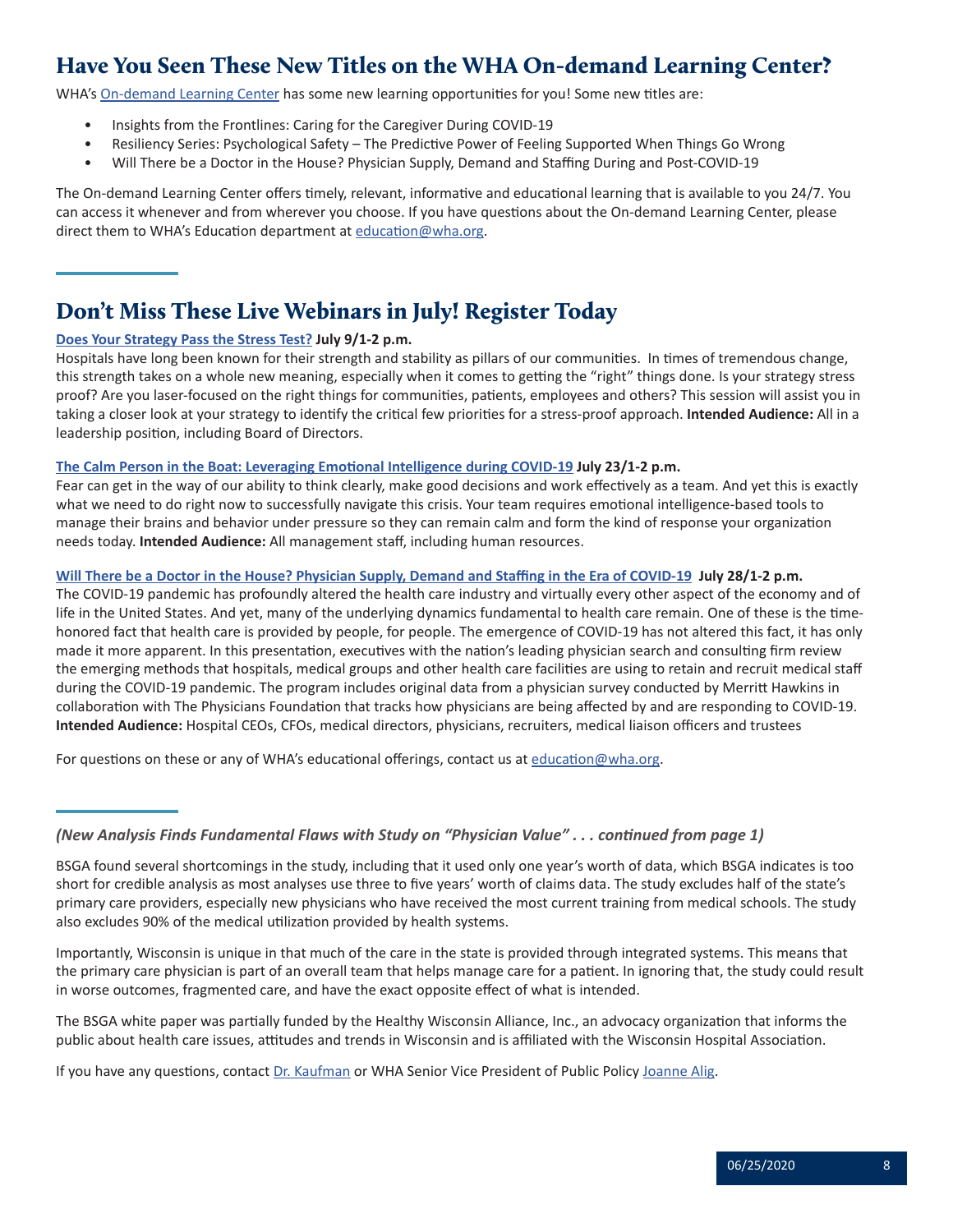# <span id="page-8-0"></span>1965 – Medicare and Medicaid

In 1965, five years into Warren Von Ehren's stewardship of WHA, President Lyndon Johnson signed the Medicare and Medicaid laws. For WHA, the passage of Medicare forever changed the face of the organization. WHA morphed from being largely an affinity organization into an organization focusing on Advocacy as its primary mission.

Between 1960 and 1965, the health coverage debate was a front burner issue in Congress, with dozens of proposals introduced and testimonies given by representatives of major organizations, including the American Hospital Association, the American Medical Association, and the AFL-CIO.

Debate over the program began two decades earlier when President Harry S. Truman sent a message to Congress asking for legislation establishing a national health insurance plan.

After Congress passed the legislation in the summer of 1965, President Lyndon Johnson signed the bill on July 30, 1965 with former President Truman at the Truman Presidential Library in Independence, MO, to recognize Truman's early effort to establish a national health insurance program. Former President Truman was enrolled as Medicare's first beneficiary and received the first Medicare card.

For WHA, Medicare advocacy has focused on payment adequacy to ensure patient access. And beginning with the passage of the DRG payment methodology in

![](_page_8_Picture_6.jpeg)

*President Lyndon Johnson signs the Medicare Bill on July 30, 1965. President Harry S. Truman is seated next to him. Others looking on include Lady Bird Johnson, Vice President Hubert Humphrey and Bess Truman.* (Photo courtesy of Lyndon B. Johnson Presidential Library, U.S. National Archives)

1983, the issue of equity also took center stage as WHA led a national effort to focus on national Medicare payment disparities.

With Medicaid, payment adequacy and expanded coverage have been at the center of WHA advocacy activities. Efforts have included working with Gov. Tommy Thompson in 1999 to pass BadgerCare, crafting a hospital assessment with Gov. Jim Doyle's administration in 2009 that improved coverage and hospital payment, and focusing on enhancing the disproportionate share (DSH) program in more recent years.

![](_page_8_Picture_10.jpeg)

## **CELEBRATING**

 $1920 - 2020$ ADVOCATE. ADVANCE. LEAD.

CELEBRATING 100 YEARS YEAR 100 BRATING Ш ω  $\overline{\mathbf{U}}$ 

 $\mathbf{v}$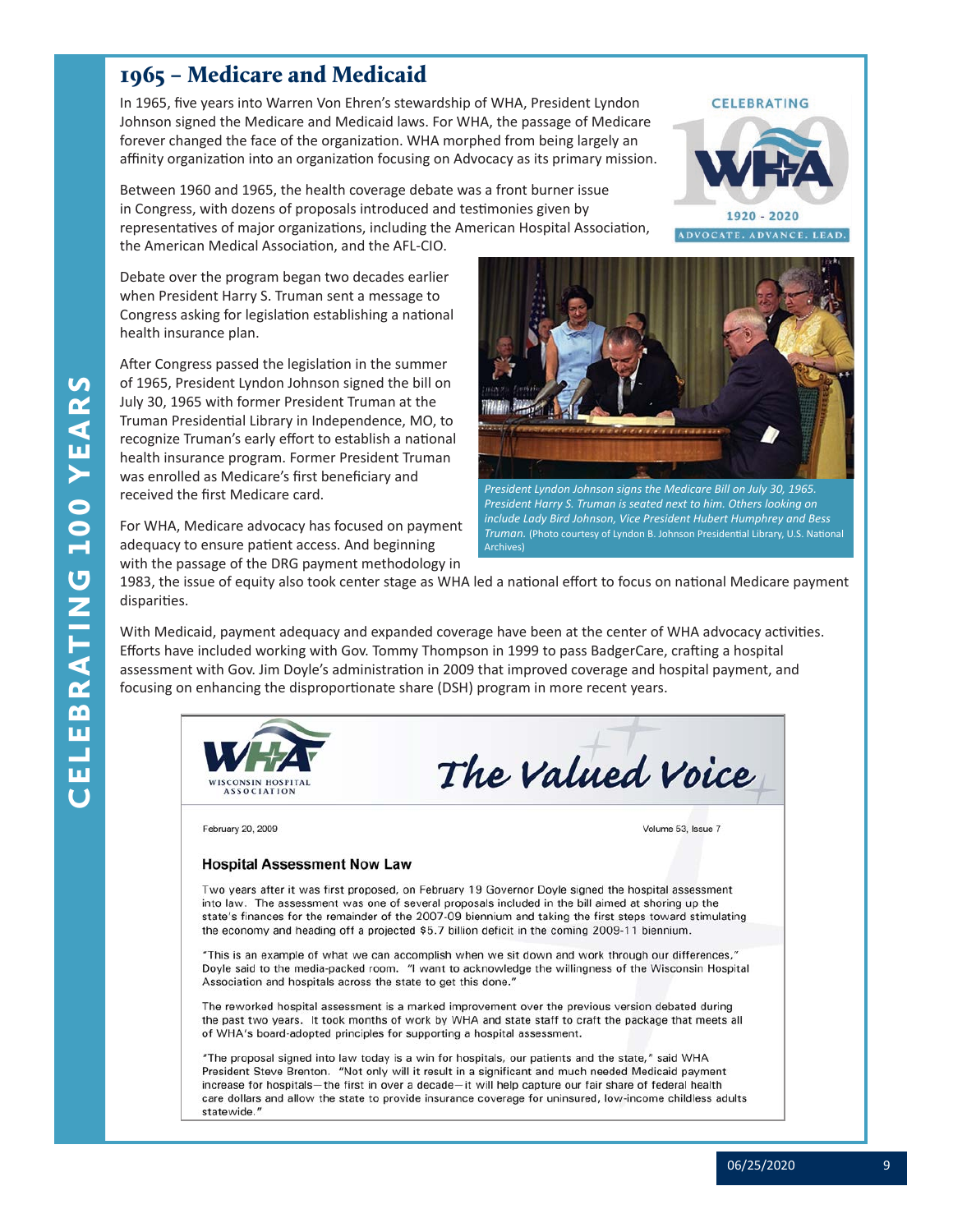#### **Contributors ranging from \$10,000+ (Leaders Circle)**

| Borgerding, Eric & Dana | Wisconsin Hospital Association     |
|-------------------------|------------------------------------|
| Size, Tim & Pat         | Rural Wisconsin Health Cooperative |

#### **Contributors ranging from \$5,000 to \$7,499 (Leaders Circle)**

| Boatwright, Damond  | <b>SSM Health Wisconsin</b>                                             |
|---------------------|-------------------------------------------------------------------------|
| Jacobson, Catherine | Froedtert & The Medical College of Wisconsin                            |
| Kammer, Peter       | The Kammer Group                                                        |
| Meyer, Daniel       | Aurora BayCare Medical Center - Green Bay                               |
|                     | Olson, David & Joanne Alig Froedtert & The Medical College of Wisconsin |
|                     | and Wisconsin Hospital Association                                      |
| Sherry, Bernie      | <b>Ascension Wisconsin</b>                                              |
| Turney, Susan       | Marshfield Clinic Health System                                         |

#### **Contributors ranging from \$3,000 to \$4,999 (Platinum Club)**

| Decker, Michael         | Divine Savior Healthcare                       |
|-------------------------|------------------------------------------------|
| Harding, Ed             | Aurora Medical Center - Bay Area               |
| Kachelski, Joe          | Wisconsin Statewide Health Information Network |
| Mettner, Michelle       | Children's Wisconsin                           |
| Natzke, Ryan            | Marshfield Clinic Health System                |
| Newson, Reginald        | <b>Ascension Wisconsin</b>                     |
| O'Brien, Kyle & Laura   | Wisconsin Hospital Association                 |
| Pandl, Therese          | Retired                                        |
| Potter, Brian           | Wisconsin Hospital Association                 |
| Russell, John           | Prairie Ridge Health                           |
| Standridge, Debra       | Retired                                        |
| Stanford, Matthew       | Wisconsin Hospital Association                 |
| Starmann-Harrison, Mary | <b>Hospital Sisters Health System</b>          |
| Wallace, Michael        | Fort HealthCare                                |
| Zenk, Ann               | Wisconsin Hospital Association                 |
|                         |                                                |

#### **Contributors ranging from \$2,000 to \$2,999 (Gold Club)**

| Brenton, Stephen                              | Froedtert Health                                        |
|-----------------------------------------------|---------------------------------------------------------|
| Dibbert, Beth                                 | Wisconsin Hospital Association                          |
|                                               | Grapentine, Mark & Wendy Wisconsin Hospital Association |
| Grebe, Michael                                | Advocate Aurora Health                                  |
| Gustafson, Andrew & Sara SSM Health Wisconsin |                                                         |
| Hanus, Andrew                                 | Advocate Aurora Health                                  |
| Hofer, Kari                                   | Wisconsin Hospital Association                          |
| Levin, Jeremy                                 | Rural Wisconsin Health Cooperative                      |
| McKevett, Timothy                             | <b>Beloit Health System</b>                             |
| Schulze, Connie                               | UW Health                                               |
| White-Jacobs, Mary Beth                       | <b>Black River Memorial Hospital</b>                    |

#### **Contributors ranging from \$1,500 to \$1,999 (Gold Club)**

Anderson, Sandy HSHS Sacred Heart Hospital Bachleitner, Joan Ascension Wisconsin Bagnall, Andrew HSHS Wisconsin DeGroot, Dan Stoughton Health Euclide, Jeff Marshfield Medical Center - Ladysmith Francisco, Margo SSM Health Wisconsin Hilt, Monica **Ascension St. Elizabeth Hospital** Hoelter, Jon & Elizabeth Wisconsin Hospital Association Kaufman, Mark Wisconsin Hospital Association Kluesner, Kevin **Ascension St. Joseph Hospital** Leitch, Laura Wisconsin Health Law & Policy, LLC Lewis, Gordon Burnett Medical Center Mueller, Jennifer WHA Information Center Norell, Brett Holy Family Memorial, Inc. Rohrbach, Dan Southwest Health Rose, Laura Wisconsin Hospital Association Schimmers, Heather Ascension Wisconsin

### **Contributors ranging from \$1,000 to \$1,499**

Edwards, Gordon Marshfield Clinic Hung, Karen **Ascension Wisconsin** Schafer, Mike Spooner Health<br>Sohn, Jonathan Ascension Wisco

Curran-Meuli, Jane Monroe Clinic, a member of SSM Health Hartberg, David Vernon Memorial Healthcare Levin, Jeremy **Rural Wisconsin Health Cooperative** Lindberg, Steve Mayo Clinic Health System - Red Cedar **Ascension Wisconsin** Van Meeteren, Robert Reedsburg Area Medical Center Waldoch, Tim Ascension Wisconsin

#### **Contributors ranging from \$500 to \$999**

Aulik, Juli UW Health Bloch, Jodi Children's Wisconsin<br>Breen, Melissa Marshfield Clinic Horvath, Joanne ThedaCare Nelson, James Fort HealthCare Rude, Nels The Kammer Group Sexton, William Retired Sprecher, Lon Consultant Tischer, Jesse Aspirus, Inc.

Marshfield Clinic Cox, Sharon Beloit Health System Dexter, Donn Mayo Clinic Health System - Eau Claire Larson, Leigh Ann Wisconsin Hospital Association<br>
Larson, Peg Basension Mercy Hospital Ascension Mercy Hospital McCawley, Thomas Beloit Health System Peterson, Doug AdventHealth Durand Roesler, Bruce The Richland Hospital Schubring, Randy Mayo Clinic Health System - Eau C laire Statsick, Nora Wisconsin Hospital Association Voelker, Thomas Aspirus Riverview Hospital & Clinics Williams, Janice WHA Information Center Wolters, Brad Marshfield Clinic Health System

#### **Contributors ranging from \$1 to \$499**

Prise, Eric **Tomah Health** Selvick, Carl Fort HealthCare Shorter, Tom Husch Blackwell

Brabant, Chris **HSHS St. Clare Memorial Hospital**<br>Cliffe, Elizabeth Ascension Wisconsin **Ascension Wisconsin** Competente, Brian WHA Information Center Cronrath, Corey Marshfield Medical Center - Eau Claire Dux, Larry **Froedtert & MCW Community Memorial Hospital** Campus Fleuette, Laurie Wisconsin Hospital Association Luehring, Sally HSHS - St. Vincent Hospital Luskin, Ronald SSM - St. Mary's Hospital Marquardt, Amy Froedtert & The Medical College of Wisconsin Peiffer, Susan HSHS Sacred Heart Hospital Roundy, Ann Prairie Ridge Health Vergos, Katherine St. Agnes Hospital Wymelenberg, Tracy Advocate Aurora Health Wysocki, Scott SSM - St. Clare Hospital & Health Services